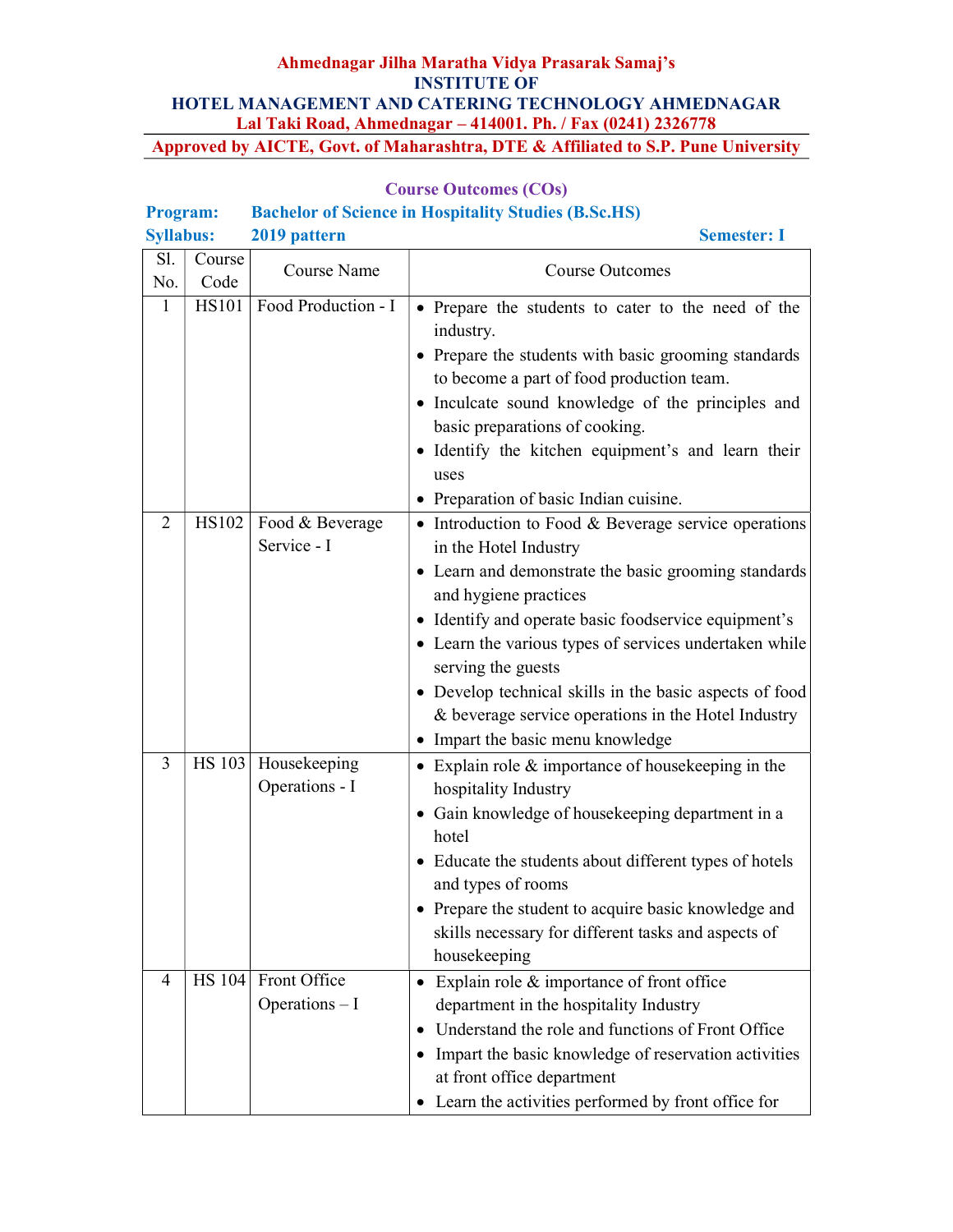|   |               |                                                      | guests pre-arrival, arrival, stay and departure                                                                                                                                                                                                                                                                        |
|---|---------------|------------------------------------------------------|------------------------------------------------------------------------------------------------------------------------------------------------------------------------------------------------------------------------------------------------------------------------------------------------------------------------|
| 5 | <b>HS 105</b> | Food Production<br>(Practical)-I                     | Demonstrate and practice food pre-preparation<br>$\bullet$<br>methods<br>• Help students understand basic different masala,<br>gravies, cooking methods<br>Basic Indian menu consisting of a Meat, Vegetable,<br>$\bullet$<br>Rice, Dal/Raita, Bread and Sweet Preparation.                                            |
| 6 |               | HS 106 Food & Beverage<br>Service $-I$<br>(Practical | Demonstrate and practice the basic food service<br>$\bullet$<br>methods<br>• Learn to lay covers, make napkin folds, serve food<br>and serve water<br>Demonstrate and practice the service of various<br>beverages                                                                                                     |
| 7 | <b>HS 107</b> | Housekeeping<br>Operations - I<br>(Practical)        | • Demonstrate and practice the different cleaning<br>methods, cleaning agents, cleaning equipment<br>Demonstrate and practice Polishing of Laminated<br>$\bullet$<br>surfaces, Brass Articles, EPNS articles, Copper<br>articles.<br>Demonstrate Cleaning of oil painted and plastic<br>$\bullet$<br>painted surfaces. |
| 8 | <b>HS108</b>  | Front Office<br>Operations - I<br>(Practical         | • Demonstrate and practice the telephone etiquettes,<br>telephone handling, guest services and bell desk<br>activities<br>Demonstrate and practice the checkout procedures<br>$\bullet$<br>Demonstrate and practice Bell desk activities and<br>$\bullet$<br>concierge, Handling guest luggage                         |
| 9 | <b>HS 109</b> | Development of<br>Generic Skills                     | Introduction to Generic Skills<br>$\bullet$<br>Development of self-management skills<br>$\bullet$<br>Development of team management skills<br>$\bullet$<br>Development of task management skills<br>$\bullet$<br>Gain Knowledge of effective problem solving<br>$\bullet$<br>techniques                                |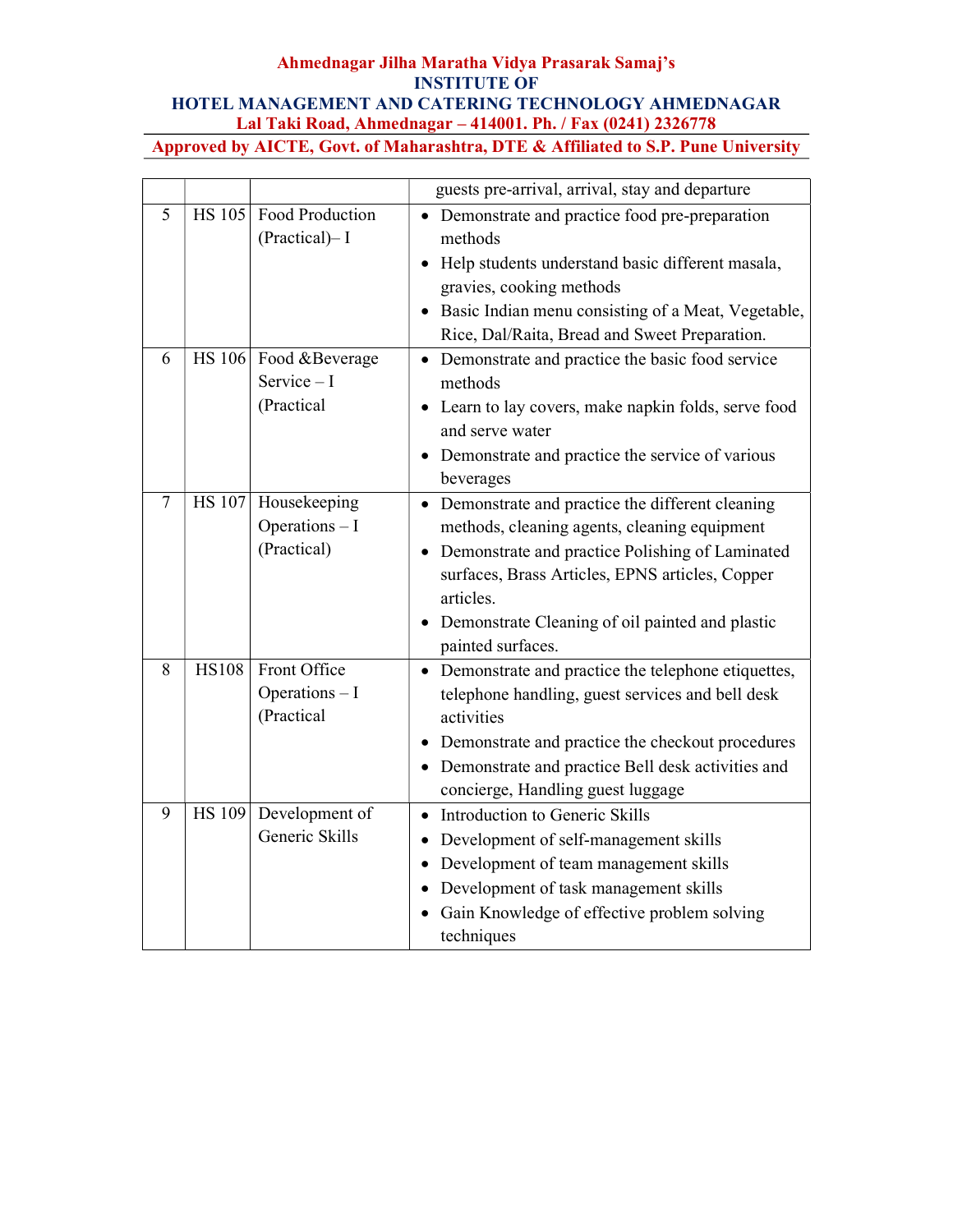# Course Outcomes (COs)

# Program: Bachelor of Science in Hospitality Studies (B.Sc.HS)<br>Syllobus: 2019 pattern

| <b>Syllabus:</b> |               | 2019 pattern                    | <b>Semester: II</b>                                                                                                                                                                                                                                                                                                                                                                                                                                                                                |
|------------------|---------------|---------------------------------|----------------------------------------------------------------------------------------------------------------------------------------------------------------------------------------------------------------------------------------------------------------------------------------------------------------------------------------------------------------------------------------------------------------------------------------------------------------------------------------------------|
| Sl.              | Course        |                                 |                                                                                                                                                                                                                                                                                                                                                                                                                                                                                                    |
| No.              | Code          | Course Name                     | <b>Course Outcomes</b>                                                                                                                                                                                                                                                                                                                                                                                                                                                                             |
| 1                | HS 201        | Food Production - II            | • Inculcate in-depth knowledge of methods of<br>cooking<br>• Study of stocks,<br>sauces, soups,<br>textures,<br>accompaniments and garnishes in continental<br>cuisine<br>Introduction to bakery and confectionary and<br>study of characteristics of ingredients used in it<br>Preparation of continental menu, breakfast menu.<br>$\bullet$                                                                                                                                                      |
| 2                | HS 202        | Food & Beverage<br>Service - II | • Demonstrate comprehensive knowledge of food $&$<br>beverage service operations in the Hotel Industry<br>• Develop technical skills for service of non-<br>alcoholic and brewed beverages<br>Learn necessity and functions of food & beverage<br>control systems<br>• Explore the scope and nature of $F & B$ service<br>operations<br>• Develop the essential attributes and elementary<br>skills                                                                                                |
| $\mathfrak{Z}$   | HS 203        | Housekeeping<br>Operations - II | • Prepare the student to acquire basic knowledge and<br>skills necessary for different tasks and aspects of<br>housekeeping operations<br>• Deliver detailed information about cleaning routine<br>followed in housekeeping department<br>Know the role of Housekeeping control desk<br>$\bullet$<br>Impart the basic knowledge reservation activities at<br>٠<br>front office department<br>Learn the activities performed by front office for<br>guests pre-arrival, arrival, stay and departure |
| $\overline{4}$   | <b>HS 204</b> | Front Office<br>Operations - II | Understand role of Front Office in Hospitality<br>٠<br>Industry.<br>Learn about Guest cycle in Front Office.<br>$\bullet$<br>Learn the guest pr-arrival and arrival procedure<br>$\bullet$<br>Understand the methods of payments<br>$\bullet$                                                                                                                                                                                                                                                      |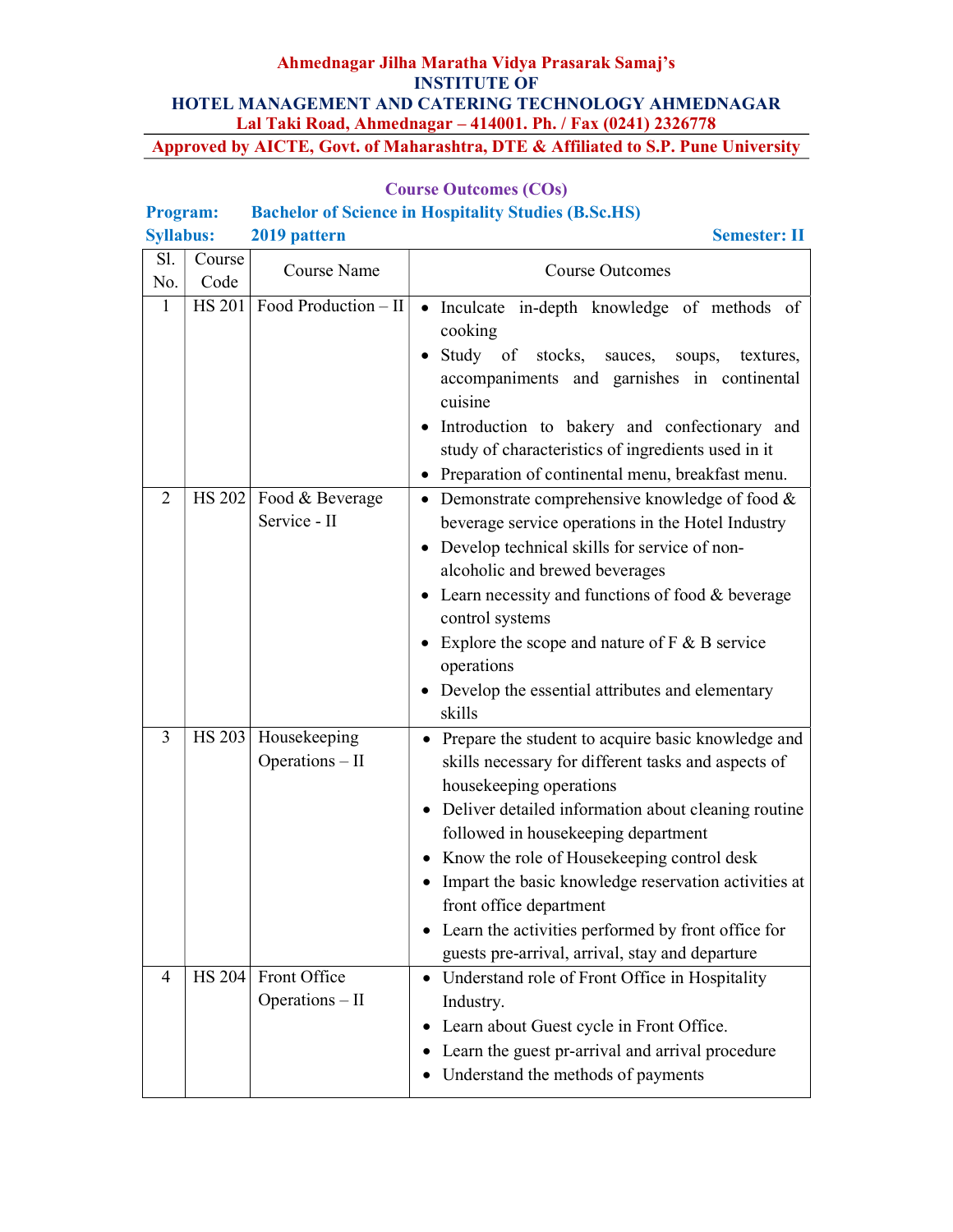# Ahmednagar Jilha Maratha Vidya Prasarak Samaj's INSTITUTE OF

# HOTEL MANAGEMENT AND CATERING TECHNOLOGY AHMEDNAGAR Lal Taki Road, Ahmednagar – 414001. Ph. / Fax (0241) 2326778

| 5      |               | $HS 205$ Food Production – II<br>(Practical)          | • Prepare the students to cater to the need of the<br>industry.<br>• Prepare the students with basic<br>grooming<br>standards to become a part of food production<br>team.                                                                                                                                                      |
|--------|---------------|-------------------------------------------------------|---------------------------------------------------------------------------------------------------------------------------------------------------------------------------------------------------------------------------------------------------------------------------------------------------------------------------------|
|        |               |                                                       | • Inculcate sound knowledge of the principles and<br>basic Continental preparations of cooking.<br>Identify the kitchen equipments and learn their<br>uses<br>• Preparation and introduction to basic continental<br>menu<br>To inculcate sound knowledge of bakery<br>$\bullet$                                                |
| 6      |               | HS 206 Food & Beverage<br>Service - II<br>(Practical) | Learn service of liqueurs, cigars and wines<br>Demonstrate and learn food and wine paring<br>$\bullet$<br>Enable students to read wine label<br>$\bullet$                                                                                                                                                                       |
| $\tau$ | <b>HS 207</b> | Housekeeping<br>Operations - II<br>(Practical)        | Understand the Bed making day/evening procedure<br>$\bullet$<br>Learn about the Daily Cleaning of Guest rooms and<br>$\bullet$<br>Daily cleaning of Public Areas (Corridors)<br>• Understand Inspection records in the housekeeping<br>department                                                                               |
| 8      | <b>HS208</b>  | Front Office<br>Operations - II<br>(Practical)        | • Demonstrate Procedures for dealing with Walk-ins,<br>Scanty Baggage while taking advance<br>• Understand the Handling guest departures / check<br>outs.<br>• Demonstrate Role Plays of - Taking a wakeup call<br>Handling a reservation of a guest who is a black<br>listed<br>• Handling a check in procedure of a foreigner |
| 9      | HS 209 French |                                                       | Create awareness about the importance of French<br>language in Hotel Operations<br>Learn French terminology $&$ its pronunciation<br>related to hotel industry<br>Enable the students to practice standard phrases of<br>French related to Hotel Operations<br>Introduce basic spoken French<br>$\bullet$                       |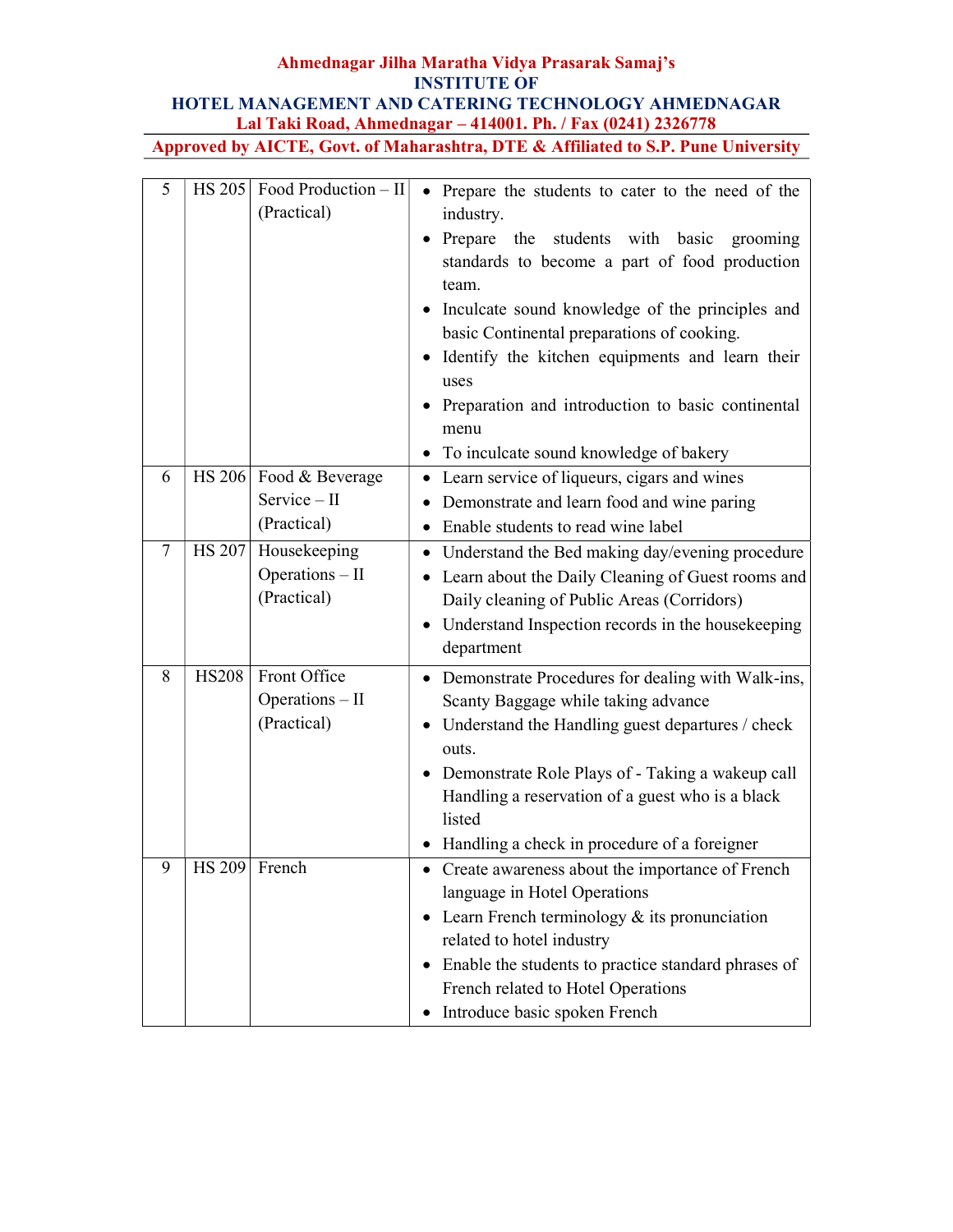| <b>Program:</b> |                                  |                                               | <b>Bachelor of Science in Hospitality Studies (B.Sc.HS)</b>                                                                                                                                                                                                                                                                                                                                                                          |
|-----------------|----------------------------------|-----------------------------------------------|--------------------------------------------------------------------------------------------------------------------------------------------------------------------------------------------------------------------------------------------------------------------------------------------------------------------------------------------------------------------------------------------------------------------------------------|
|                 | <b>Syllabus:</b><br>2019 pattern |                                               | <b>Semester: III</b>                                                                                                                                                                                                                                                                                                                                                                                                                 |
| Sl.<br>No.      | Course<br>Code                   | Course Name                                   | <b>Course Outcomes</b>                                                                                                                                                                                                                                                                                                                                                                                                               |
| $\mathbf{1}$    | HS 301                           | Food production-<br>III                       | Introduce students to the quantity food production<br>$\bullet$<br>Study the Indian regional cooking<br>٠<br>Learn the basics of bakery & confectionery<br>$\bullet$<br>Study various aspects of meat, poultry and fish<br>$\bullet$<br>cookery<br>Provide advance knowledge of bakery &<br>$\bullet$<br>confectionery<br>Prepare students to develop practical skills<br>$\bullet$<br>required in bakery & confectionery.           |
| 2               |                                  | HS 302 Food and Beverage<br>Service - III     | Give a comprehensive knowledge of the various<br>$\bullet$<br>alcoholic beverages served in the hospitality<br>industry<br>Demonstrate an insight into history, manufacture,<br>$\bullet$<br>classification of the beverages such as wines and<br>aperitifs.<br>Develop technical skills required for the service of<br>alcoholic beverages and tobacco                                                                              |
| $\overline{3}$  | HS 303                           | Accommodation<br>Operations I                 | Establish the importance of accommodation<br>$\bullet$<br>operations within the hospitality industry<br>Understand additional housekeeping services<br>$\bullet$<br>Learn safety and security procedures for all<br>$\bullet$<br>stakeholders of the hotel<br>Know the basics of textiles and laundry operations<br>٠<br>Impart knowledge of front office accounting<br>procedures<br>Learn the role of guest relations<br>$\bullet$ |
| 4               |                                  | $HS 304$ Food Production –<br>III (Practical) | Understand the concepts and functions of<br>$\bullet$<br>management<br>Understand practical application of management<br>$\bullet$<br>concepts in the hospitality industry.                                                                                                                                                                                                                                                          |

# Course Outcomes (COs)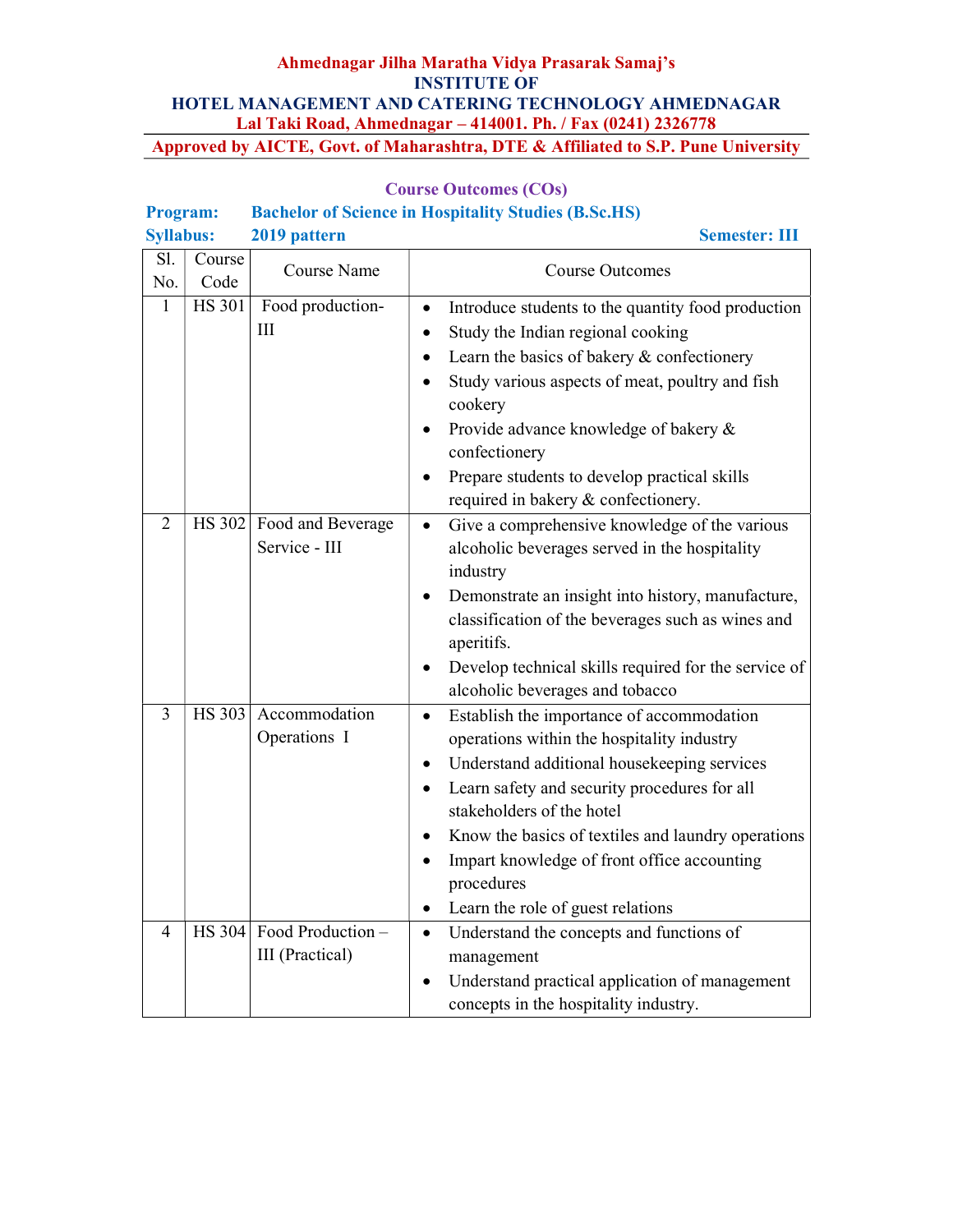| 5 | <b>HS 305</b> | Food and Beverage<br>Service - III<br>(Practical) | Impart basic knowledge of Hotel Accounting<br>required for the Hospitality Management<br>Prepare students to comprehend and utilize this<br>knowledge for the day-to-day operations of the<br>organization.                                                                                                                                                                                                                                                                                                                                                                |
|---|---------------|---------------------------------------------------|----------------------------------------------------------------------------------------------------------------------------------------------------------------------------------------------------------------------------------------------------------------------------------------------------------------------------------------------------------------------------------------------------------------------------------------------------------------------------------------------------------------------------------------------------------------------------|
| 6 | <b>HS 306</b> | Accommodation<br>Operations I<br>(practical)      | Provide information regarding the basic services<br>٠<br>and different types of systems in hotel industry<br>Understand, plan, co-ordinate and integrate the<br>$\bullet$<br>functions of engineering departments for overall<br>operations and assist in the management of hotel<br>Know the functions, operations, maintenance of<br>various equipments used in hotel such as<br>refrigeration, air-conditioning, etc.<br>Understand the role of engineering department in<br>$\bullet$<br>implementing environmental friendly practices<br>and safety in hotel industry |
| 7 | <b>HS 308</b> | Communication<br>Skills - I                       | Provide theoretical input backed with practice<br>session in order to communicate effectively<br>Enhance listening, speaking, reading and writing<br>skills<br>Impart telephone etiquettes                                                                                                                                                                                                                                                                                                                                                                                 |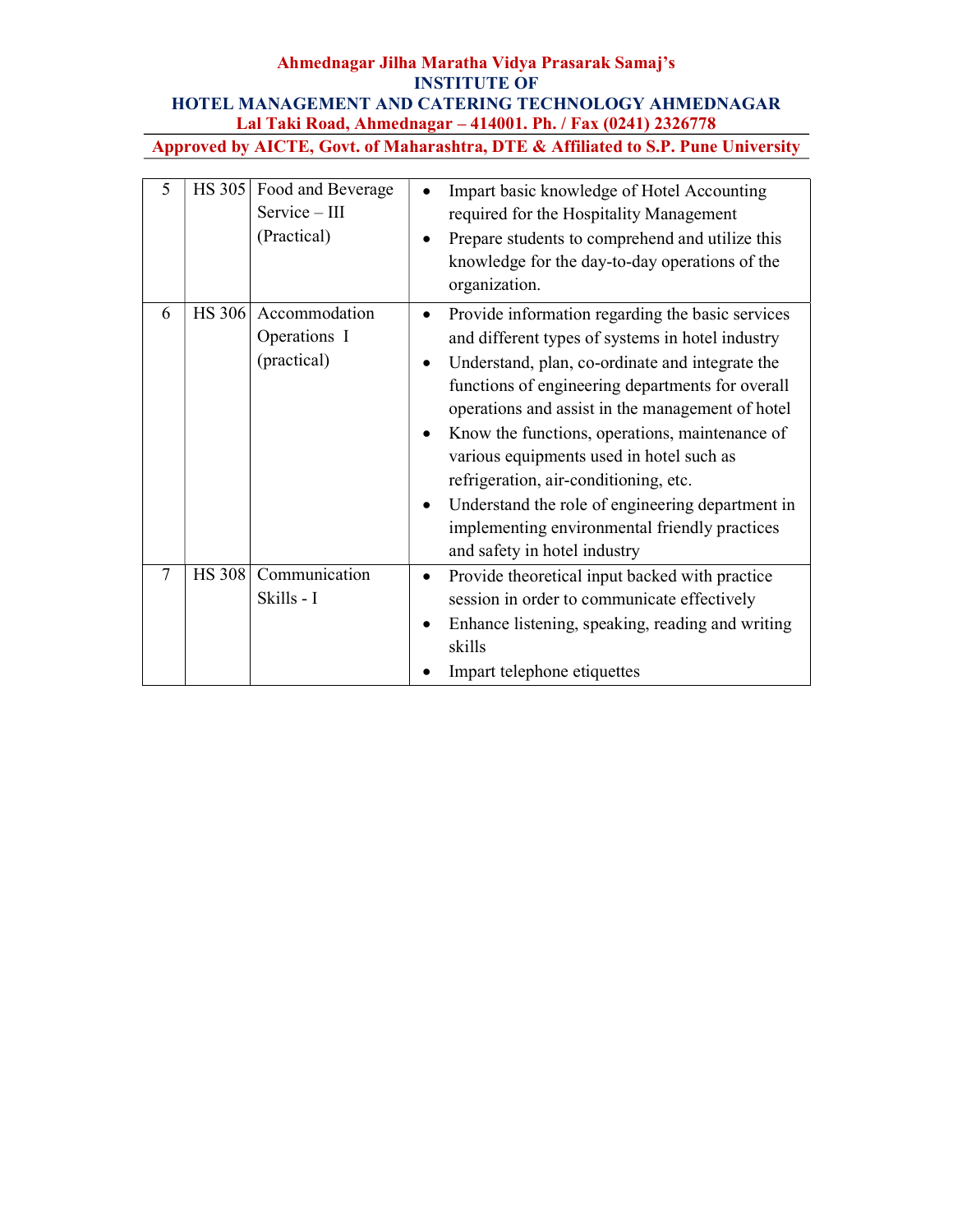# Course Outcomes (COs) Program: Bachelor of Science in Hospitality Studies (B.Sc.HS)

| <b>Syllabus:</b> |              | 2019 pattern   | <b>Semester: IV</b>                                                                                                                                                                                                                                                                                                                                                                                                                                   |
|------------------|--------------|----------------|-------------------------------------------------------------------------------------------------------------------------------------------------------------------------------------------------------------------------------------------------------------------------------------------------------------------------------------------------------------------------------------------------------------------------------------------------------|
| Sl.              | Course       | Course Name    |                                                                                                                                                                                                                                                                                                                                                                                                                                                       |
| No.              | Code         |                | <b>Course Outcomes</b>                                                                                                                                                                                                                                                                                                                                                                                                                                |
| $\mathbf{1}$     | <b>HS401</b> | Internship     | The Industrial Training enables students to relate<br>$\bullet$<br>the knowledge and skills acquired in the classroom<br>with systems, standards and practices followed in<br>the Industry.<br>• Get the firsthand experience of working in the<br>industry<br>Understand the hierarchy in each department.<br>$\bullet$<br>Understand the insight and the new trends<br>$\bullet$<br>followed in Hospitality Industry.                               |
| 2                | HS402        | Project Report | Enable the student to apply the knowledge and<br>$\bullet$<br>skills acquired in the many facets of Hotel<br>Operations, learn to analyze data situations at<br>logical decisions.<br>The subject help students to undertake a research<br>$\bullet$<br>on any topic related to hotel operations, find<br>information, collect data, analyze and tabulate the<br>data and furnish suggestions and recommendations<br>which will be useful for others. |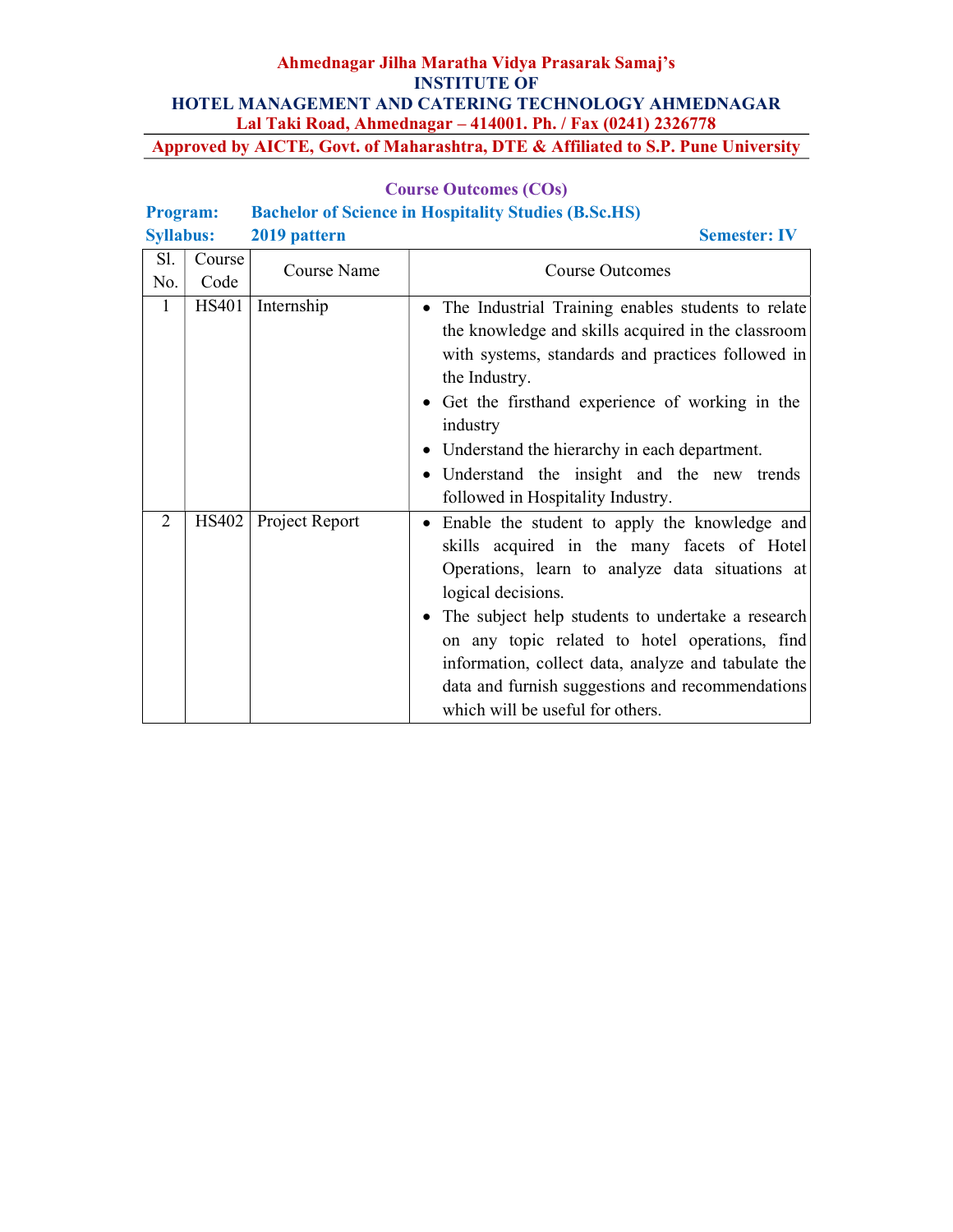|                  |                |                                                               | encion of Science in Hospitality Studies (Dascaris)                                                                                                                                                                                                                                                                                                                                                                                                                           |
|------------------|----------------|---------------------------------------------------------------|-------------------------------------------------------------------------------------------------------------------------------------------------------------------------------------------------------------------------------------------------------------------------------------------------------------------------------------------------------------------------------------------------------------------------------------------------------------------------------|
| <b>Syllabus:</b> |                | 2019 pattern                                                  | <b>Semester: V</b>                                                                                                                                                                                                                                                                                                                                                                                                                                                            |
| Sl.<br>No.       | Course<br>Code | <b>Course Name</b>                                            | <b>Course Outcomes</b>                                                                                                                                                                                                                                                                                                                                                                                                                                                        |
| $\mathbf{1}$     | HS 301         | Advanced food<br>production systems<br>(HS)                   | Study various aspects of meat, poultry and fish<br>$\bullet$<br>cookery<br>Provide advance knowledge of bakery<br>&<br>confectionery<br>Prepare students to develop practical skills<br>required in bakery & confectionery                                                                                                                                                                                                                                                    |
| $\overline{2}$   | HS302          | Food & Beverage<br>Service Techniques<br>& Management<br>(HS) | Gain broad knowledge and develop technical skills<br>$\bullet$<br>in aspect of Specialized Food and Beverage<br>services<br>Demonstrates an insight into history, preparation,<br>$\bullet$<br>types and service of cocktails & other mixed<br>drinks<br>Understand the role of various costs and its impact<br>٠<br>on profitability in the food and Beverage business<br>Understand the importance of Food & Beverage<br>٠<br>Control and inventory control in the business |
| $\overline{3}$   | HS 303         | Accommodation<br>Operations<br>Techniques (HS)                | Learn importance of interior decoration and<br>$\bullet$<br>principles of designing<br>Understand managerial decision-making aspects of<br>٠<br>department such as<br>budgetary control,<br>this<br>purchasing systems, night auditing and forecasting<br>Gain the knowledge of various sales techniques<br>$\bullet$<br>used by hotel industry to increase the revenue                                                                                                       |
| 4                | HS304          | Hotel Accounting<br>Procedures                                | Knowledge of books maintained in the Hotel<br>$\bullet$<br>Industry<br>Understand various records related to guest<br>$\bullet$<br>billings<br>Understand the day-to-day transactions related to<br>guest accounts, income statements, final accounts,<br>etc.                                                                                                                                                                                                                |
| 5                | HS305          | Hospitality<br>Marketing<br>Management                        | Enable the students to understand the intricacies of<br>$\bullet$<br>managing service business<br>Understand approaches relating to augmented P's<br>٠<br>of services (People, physical evidence, process)                                                                                                                                                                                                                                                                    |

# Course Outcomes (COs)

### Program: Bachelor of Science in Hospitality Studies (B.Sc.HS)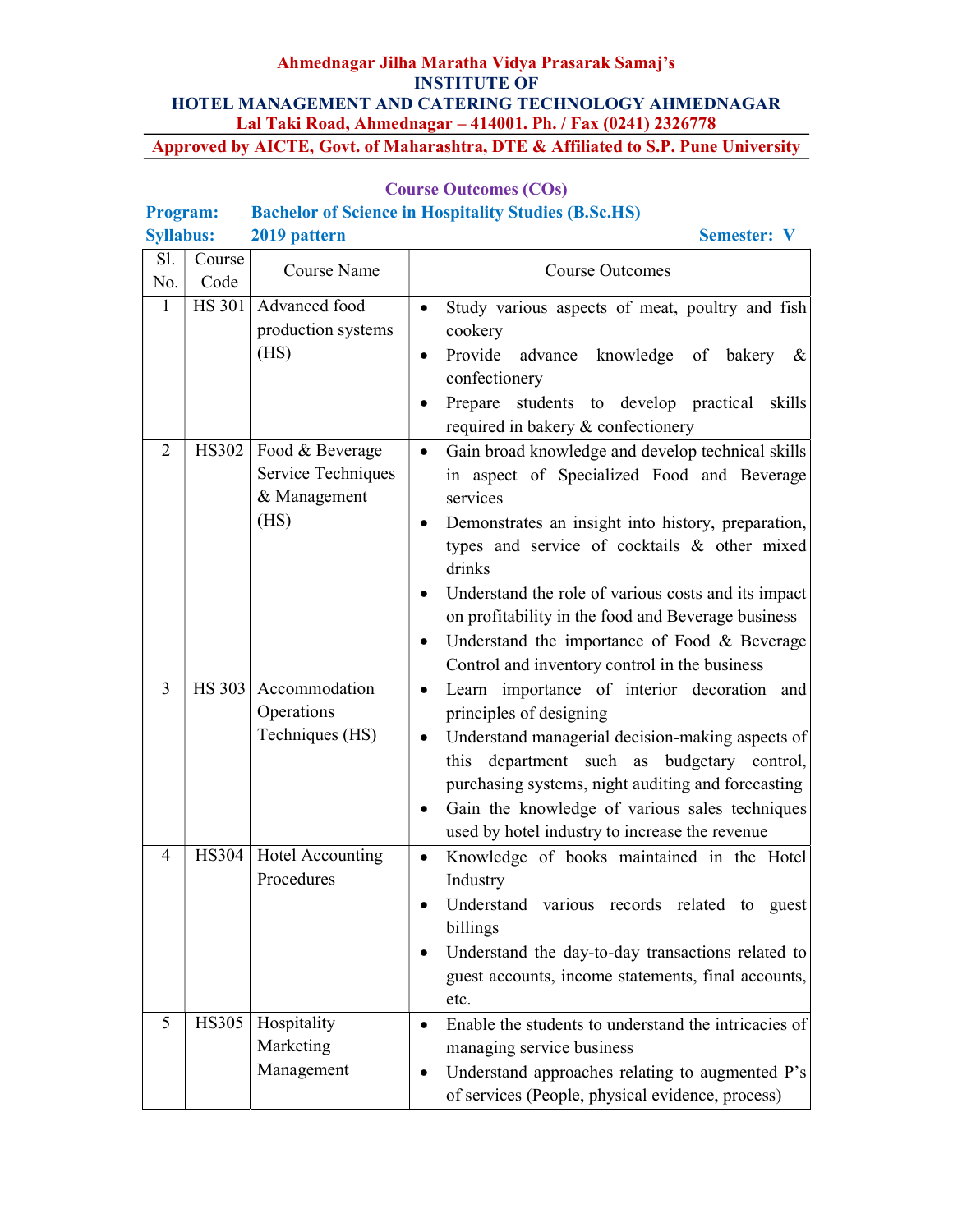|        |               |                                                               | Appreciate the importance of customer satisfaction<br>$\bullet$<br>& quality service<br>Know about Forms of Marketing organization,<br>Set-up and organization of sales and marketing<br>department in hospitality industry.                                                                                                                                         |
|--------|---------------|---------------------------------------------------------------|----------------------------------------------------------------------------------------------------------------------------------------------------------------------------------------------------------------------------------------------------------------------------------------------------------------------------------------------------------------------|
| 6      |               | HS 306 Hotel Law Practices                                    | Provides knowledge of hotel related laws and<br>$\bullet$<br>various legal aspects related to hotel industry<br>Learn various laws used such as contract act,<br>consumer protection act, sale of goods act, food<br>adulteration act, shop and establishment act,<br>environment protection act, licenses and permits<br>and acts related to industrial legislation |
| $\tau$ | HS 307        | <b>Advanced Food</b><br>Production Systems<br>(HS)            | Prepare Chocolate work, International A la carte,<br>$\bullet$<br>Classical Appetizers, Sandwiches, Cake<br>Decorations<br>Make students more proficient in kitchen<br>$\bullet$                                                                                                                                                                                     |
| 8      | HS 308        | Food & Beverage<br>Service Techniques<br>& Management<br>(HS) | Learn Setting up of bar, planning $&$ operations<br>$\bullet$<br>Have an exposure with respect to the technological<br>$\bullet$<br>enhancement in this field<br>Gain knowledge about taking bookings for<br>$\bullet$<br>banquet events and filling of banquet function<br>prospectus, banquet reservation diary and post<br>event briefing sheet                   |
| 9      | <b>HS 309</b> | Accommodation<br>Operations<br>Techniques (HS)                | Learn format of snag list, preparing operational<br>$\bullet$<br>budget, towel Art etc.<br>Have an exposure with respect to the technological<br>enhancement in this field<br>Gain knowledge about guest handling and problem<br>solving                                                                                                                             |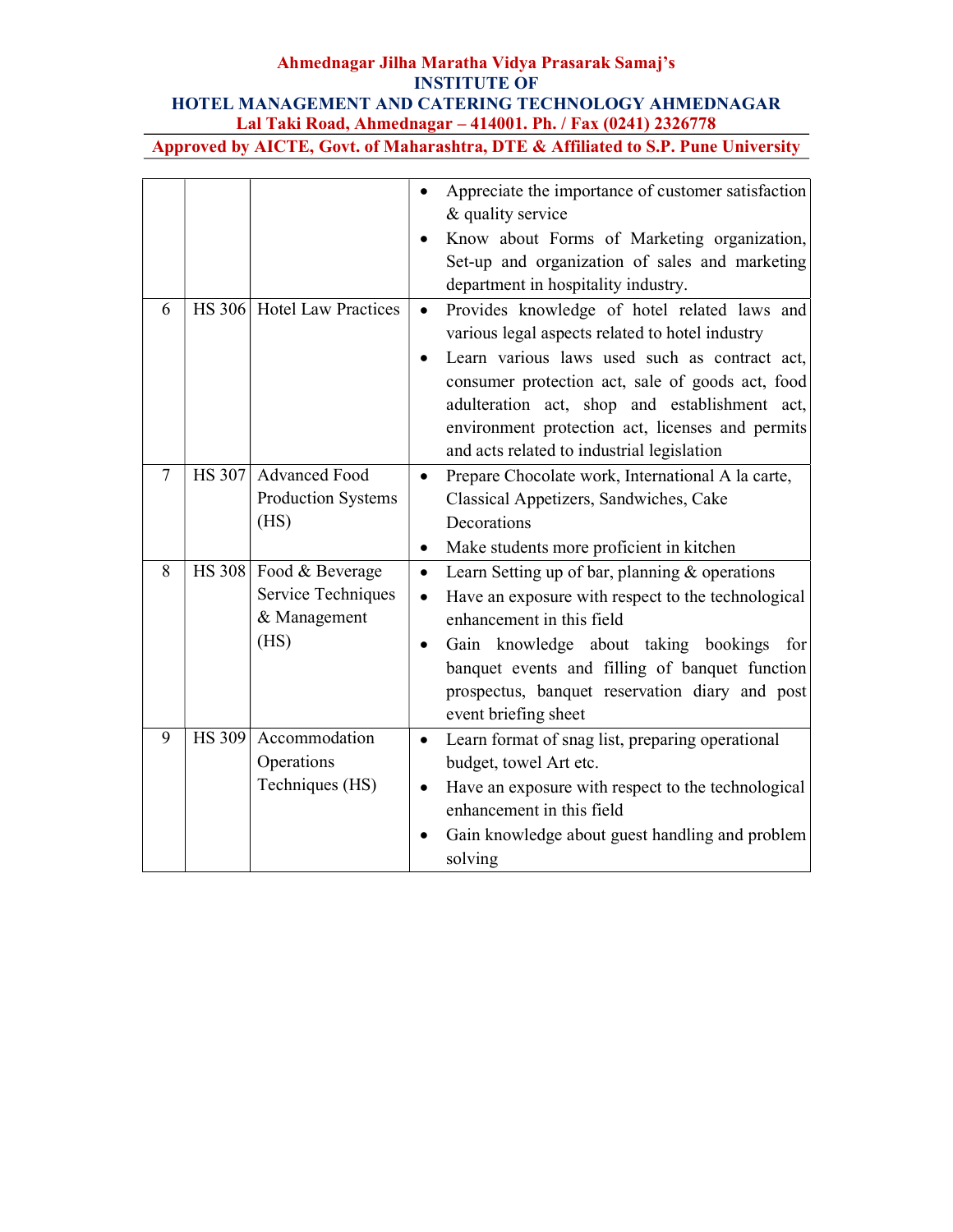# Course Outcomes (COs)

# Program: Bachelor of Science in Hospitality Studies (B.Sc.HS)

| <b>Syllabus:</b> |        | 2019 pattern                                                                      | <b>Semester: VI</b>                                                                                                                                                                                                                                                                                                                                                                                                                                                                                                                                                                                                                                                     |
|------------------|--------|-----------------------------------------------------------------------------------|-------------------------------------------------------------------------------------------------------------------------------------------------------------------------------------------------------------------------------------------------------------------------------------------------------------------------------------------------------------------------------------------------------------------------------------------------------------------------------------------------------------------------------------------------------------------------------------------------------------------------------------------------------------------------|
| Sl.              | Course | Course Name                                                                       |                                                                                                                                                                                                                                                                                                                                                                                                                                                                                                                                                                                                                                                                         |
| No.              | Code   |                                                                                   | <b>Course Outcomes</b>                                                                                                                                                                                                                                                                                                                                                                                                                                                                                                                                                                                                                                                  |
| $\mathbf{1}$     | HS 401 | Principal Of<br><b>International Cuisine</b>                                      | Develop specialized culinary skills amongst the<br>$\bullet$<br>students to prepare them for the industry<br>Develop managerial and conceptual skill sets<br>$\bullet$<br>required in the professional culinary industry<br>students to<br>Expose<br>various<br>regions<br>of<br>international cuisines<br>Familiarize students with equipment, types of<br>caterings, methods of budgeting, purchasing and<br>indenting, storing, portioning and planning in<br>quantity food production.                                                                                                                                                                              |
| 2                |        | HS 402 Advance Food $\&$<br><b>Beverage Service</b><br>Techniques &<br>Management | Enables the students to gain a better<br>understanding of the role of food & beverage<br>management in the context of overall catering<br>operations.<br>Demonstrates an insight into the history,<br>manufacture, classification& service of Alcoholic<br>beverages and liqueurs<br>Demonstrates and familiarize the students with<br>the current trends in hospitality operations like<br>standard operating procedures and software<br>applications.<br>Develop technical skills required for the service<br>of alcoholic beverages<br>Understand the basic of the buffet and banquet<br>setups and develop skills in various arrangements<br>and service procedures |
| 3                |        | HS 403 Specialized<br>Accommodation<br>Management                                 | Help students to acquire knowledge $&$ skills with<br>respect to planning & designing aspects of a<br>Guest room<br>Understand the importance Yield management,<br>ARR and Rev PAR<br>Learn about windows & window treatment, Soft<br>furnishing & Accessories, Floor, Floor finishes &<br>Wall Coverings, Environmental Practices in<br>Housekeeping etc.                                                                                                                                                                                                                                                                                                              |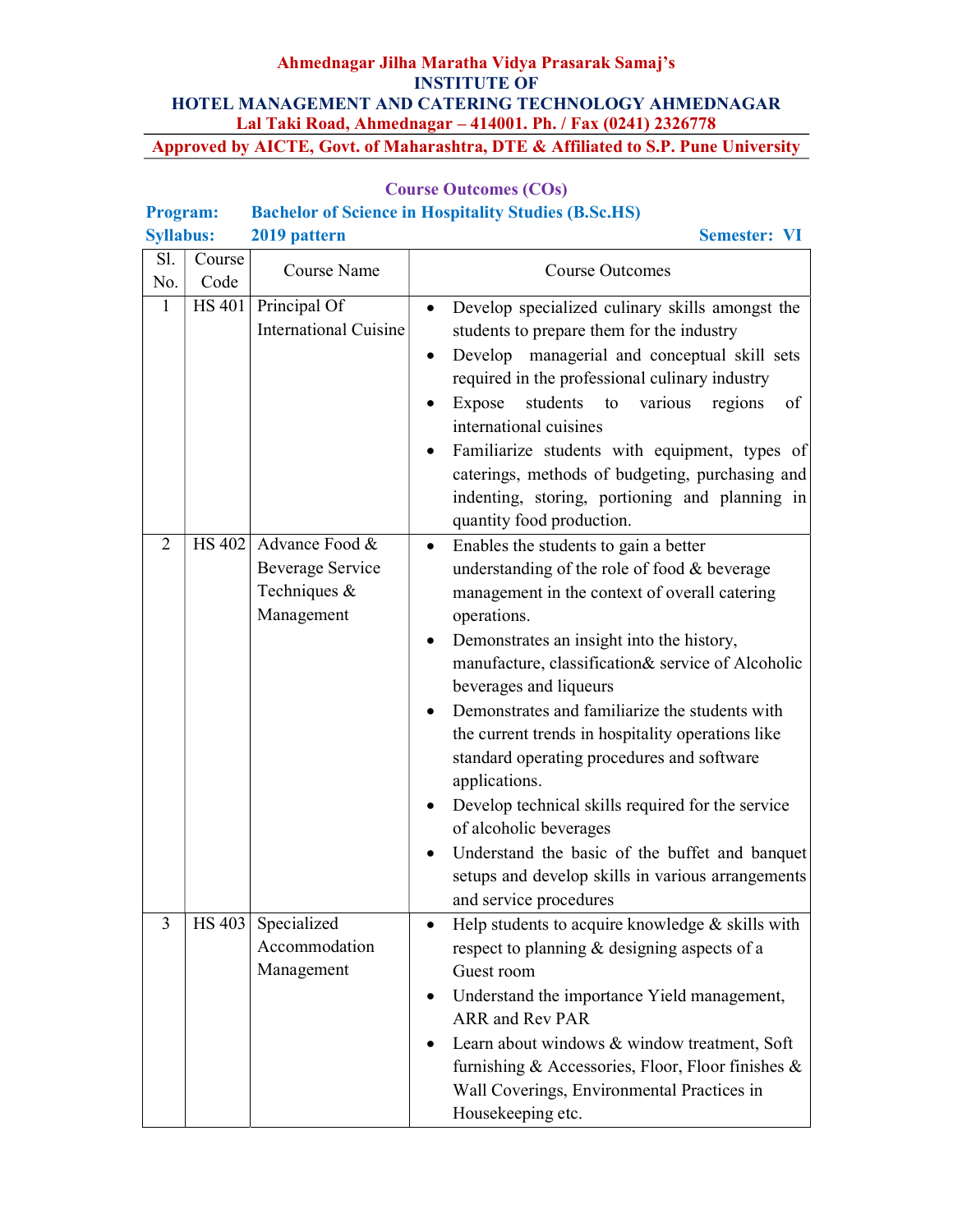|   |               |                              |           | Learn Meeting Incentive Convention Events          |
|---|---------------|------------------------------|-----------|----------------------------------------------------|
|   |               |                              |           | (MICE), Staffing, Use of computer technology in    |
|   |               |                              |           | <b>Rooms Division</b>                              |
|   |               |                              |           | Get the knowledge of various sales techniques      |
|   |               |                              |           | used to maximize the room occupancy of the         |
|   |               |                              |           | hotel.                                             |
| 4 |               | HS 404 Total Quality         | ٠         | Understand meaning of Quality Management in        |
|   |               | Management                   |           | Hospitality Industry                               |
|   |               |                              |           | Learn methods of solving problems and under        |
|   |               |                              |           | taking improvements projects by developing         |
|   |               |                              |           | culture of team working with the ultimate          |
|   |               |                              |           | intention of delighting customer and continually   |
|   |               |                              |           | improving the processes in all functions.          |
|   |               |                              |           | The subject focus on continue improvement, team    |
|   |               |                              |           | building, methods of solving quality problems      |
|   |               |                              |           | and importance of team work                        |
|   |               |                              |           | Understand importance of customer satisfaction     |
| 5 | HS 405        | Human Resource               |           | Make the students understand the concepts of       |
|   |               | Management                   |           | Human Resource Management                          |
|   |               |                              |           | Understand the need and importance of              |
|   |               |                              |           | motivation, incentives and reinforcements          |
|   |               |                              |           | Understand job description, job analysis, job      |
|   |               |                              |           | specifications, process of recruitment<br>and      |
|   |               |                              |           | selection                                          |
| 6 |               | HS 406 Entrepreneurship      | $\bullet$ | Understand the technical, operational and          |
|   |               | Development                  |           | financial feasibility required for setting up an   |
|   |               |                              |           | entrepreneurial project                            |
|   |               |                              |           | Inculcate and promote risk taking behavior         |
|   |               |                              |           | needed to be successful in any start-up            |
|   |               |                              |           | Do SWOT analysis and understand corporate          |
|   |               |                              |           | social responsibility                              |
| 7 | <b>HS 407</b> | Principal Of                 | $\bullet$ | Learn preparations like Pâté& Terrines, Mousse,    |
|   |               | <b>International Cuisine</b> |           | Galantine & Ballotines, and setup clod platter     |
|   |               | (Practical)                  |           | Understand and demonstrate Product research and    |
|   |               |                              |           | development                                        |
|   |               |                              |           | Learn how to minimize cost and increase profit     |
|   |               |                              |           | by using menu engineering                          |
| 8 | <b>HS 408</b> | Advance Food &               | $\bullet$ | Learn and demonstrate Planning of Restaurant       |
|   |               | <b>Beverage Service</b>      |           | Operation for Specialty Restaurant, Fast Food, and |